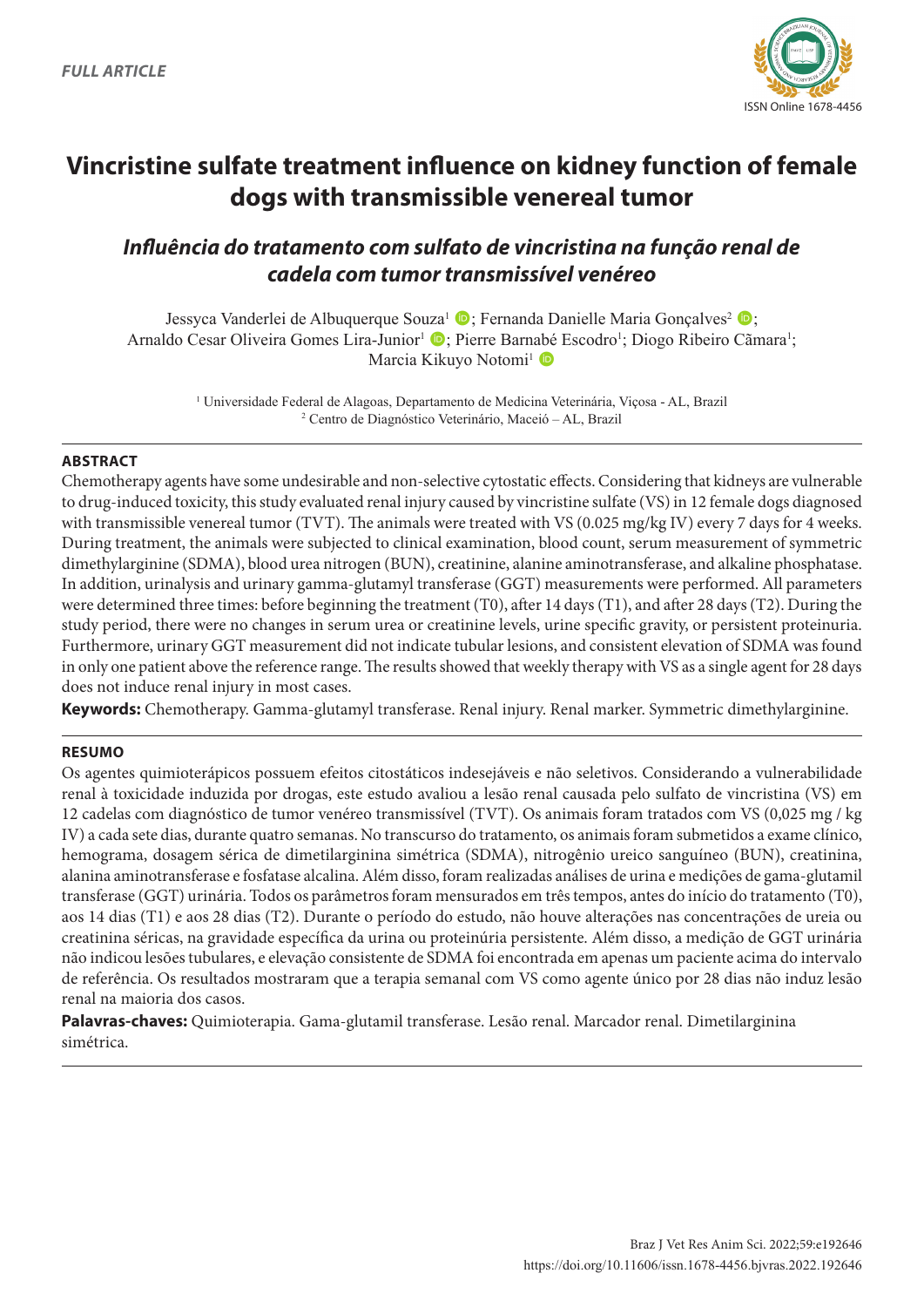Márcia Kikuyo Notomi Universidade Federal de Alagoas, Departamento de Medicina

Fazenda São Luiz CEP: 57700-000, Viçosa – AL, Brazil e-mail: marcia.notomi@vicosa.ufal.br

Received: November 18, 2021 Approved: March 4, 2022

**Correspondence to:**

Veterinária

**How to cite:** Souza JVA, Gonçalves FDM, Lira-Junior ACOG, Escodro PB, Cãmara DR, Notomi MK. Vincristine sulfate treatment influence on kidney function of female dogs with transmissible venereal tumor. Braz J Vet Res Anim Sci. 2022;59:e192646. https://doi.org/10.11606/ issn.1678-4456.bjvras.2022.192646

# **Introduction**

Despite advances in chemotherapy treatment, drug nephrotoxicity remains a complication and sometimes limits life-saving therapy, as acute kidney injury and electrolyte imbalance are the most common renal disturbance observed (Piscitani et al., 2020). Kidneys are vulnerable to drug-induced toxicity because of large blood flow, approximately 25% of cardiac, and as a consequence, nephrons can be affected by chemotherapeutic agents, inducing glomerular disease and tubulointerstitial damage (Shati, 2019).

Vincristine sulfate (VS) has been used in chemotherapy treatments for decades, especially for lymphocytic and lymphoblastic leukemia and lymphoma (López-Gómez et al., 2018). It is the most effective and practical therapy for canine transmissible venereal tumors (TVT) (Kanca et al., 2018). Although VS is well-tolerated and effective as a chemotherapeutic drug in dogs, it has some undesirable and non-selective cytostatic effects, especially in cases of TVT (Furini et al., 2014), which is affected by the immunity of the host (Kanca et al., 2018).

Most of the VS metabolites are eliminated in feces because of biliary excretion, and patients with reduced drug elimination due to increased alkaline phosphatase (ALP) are more likely to develop neurotoxicity associated with VS administration (Sajjad, 2012). About 8–15% of VS is excreted in the urine in an unchanged form. Studies in rodents related some histopathological changes in the renal tubules (degeneration, dilation, vacuolization, and necrosis of the proximal and distal convoluted tubules) and glomeruli (congestion, thinning, and detachment of the basement membrane), enhancing oxidative stress and inflammation which may lead to activation of apoptosis and

consequent cell death, thus confirming the VS nephrotoxic effect (Sajjad, 2012; Shati, 2019).

Renal function markers, such as urea and creatinine, are considered late markers because the glomerular filtration rate decrease is clinically detectable after substantial losses of nephrons, up to 50% or more, before azotemia development (Cianciolo et al., 2016). Studies evaluating urinary gammaglutamyl transferase (GGT) concentration as an early renal marker have reported satisfactory results in detecting tubular injury (Perondi et al., 2019). Likewise, symmetric dimethylarginine (SDMA) is an early marker of glomerular filtration rate and superior to serum creatinine because it is unaffected by muscle loss, useful for the identification and monitoring of decreased renal function in dogs (Hall et al., 2014; Nabity et al., 2015). Therefore, this study aimed to evaluate the influence of VS chemotherapy on the renal function of female dogs with TVT.

# **Material and Methods**

This study included 12 female mongrel dogs, aged 1–6 years, with compatible clinical signs and a positive cytological diagnosis of genital TVT. No changes were identified in regional lymph nodes or metastatic processes on routine clinical examination. The patient evaluation was performed three times: before beginning the chemotherapy treatment (T0), and after 14 (T1) and 28 (T2) days of its implementation. Anamnesis, physical examination, and laboratory tests were performed on all dogs. Animals with comorbidities suspected, before or during the experiment, were excluded from this study. The animals were evaluated weekly and received intravenous (IV) 0.025 mg/kg VS, according to Ganguly et al. (2016) and Kanca et al. (2018), totaling four applications during the experiment.

Automatized blood count was performed (Hematoclin 2.8 VET - Bioclin®), with differential cell counting and morphologic evaluation under optical microscopy; serum biochemical evaluation of urea, creatinine (CRE), ALP, and alanine aminotransferase (ALT) (SX-160 - Sinnowa®) was performed using commercial kits (Bioclin®). An aliquot of serum (2 mL) was stored at -20 °C following the measurement of SDMA by Idexx Laboratories. Urine samples were collected and kept under refrigeration (2–4 °C, 4 h) until evaluation (chemical, physical, and sediment analysis). Urinary specific gravity was determined using a refractometer, and urinary GGT concentration was assessed using the modified Szasz technique, corrected based on urine gravity.

Data were analyzed using the following quantitative parameters: hematological, serum biochemical (ALT, ALP, urea, creatinine, and SDMA), urinary GGT, and urinary density. For each endpoint, univariate analysis of variance was used to compare the effect of various times (T0, T1, and T2).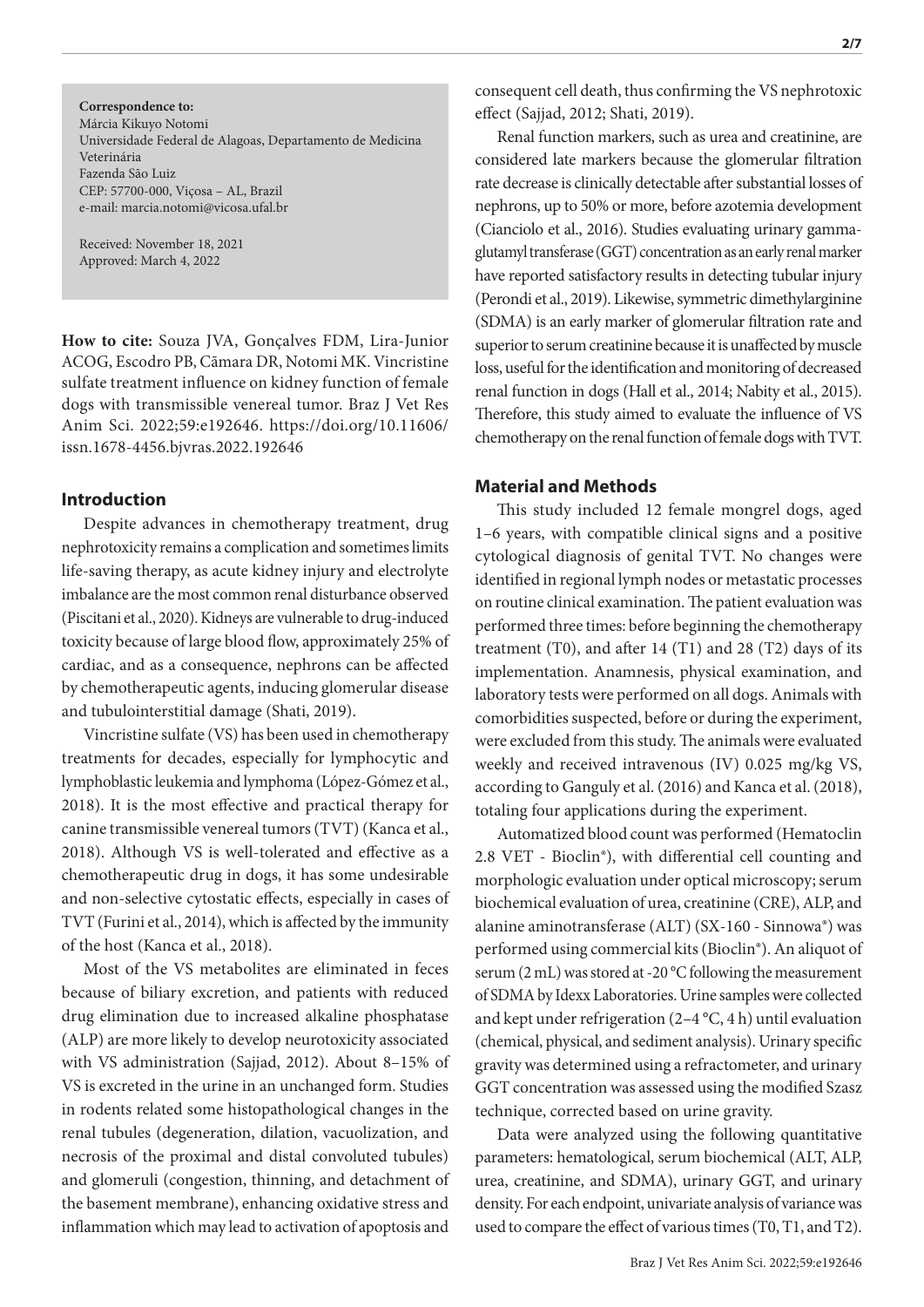## **Results**

VS treatment (0.025 mg/kg) resulted in remission of clinical signs and negative cytology in 100% of the cases after four weekly administrations. Although 83.33% of the animals were rescued from the street or semi-domiciled, clinical changes were not observed during the study period, only discrete apathy and dysorexia, in addition to the genital tumor with bloody secretion. One animal presented with vasculitis and cutaneous ulceration after the third application, receiving topical treatment and presenting a good tissue repair process.

The hematological evaluation revealed mild normochromic normocytic anemia at the time of diagnosis (T0) in 42% of the animals  $(n = 5)$ . In T1 and T2, it was identified in 50% ( $n = 6$ ) of the cases. Furthermore, no differences were observed when comparing red series parameters (red blood cell count, hemoglobin concentration, and globular volume) and platelet count among various times ( $P > 0.05$ ). A marked leukopenia due to neutropenia was shown with significant difference between  $T0 \times T1$  (P = 0.03; P = 0.02) and  $T0 \times T2$  (P = 0.02; P = 0.01), in leukocyte and neutrophil numbers, respectively. Thrombocytopenia was detected in 92% of the animals during treatment at least once (Table 1).

During chemotherapy treatment with VS, the values of ALT, ALP, urea, and creatinine (Figure 1) remained within the reference range during all times (Table 1), without

the influence of treatment at various times ( $P > 0.05$ ). A reduction in urine-specific gravity was observed, from 1046 to 1037 at T0 and T2, respectively, without a statistical difference (Table 1). Five animals (42%) presented with 1+ to 3+ of protein during urine analysis, but only one animal was positive in all time-point evaluations, whereas the other four animals presented proteinuria once. Other urinary parameters were within the normal range.

Urinary GGT concentrations were corrected by urine specific gravity, observing normalized values and normal distribution  $(P > 0.05)$  at all times (Table 2). SDMA concentrations had a normal distribution (P > 0.05) at all times and within the reference range at the beginning of the study (T0). However, a non-significant elevation of SDMA from 2 to 6 µg /dL was observed in six animals (50%) at T1 when compared with T0. Despite this, only two animals (17%) had this elevation above the reference range in T1. In one of these patients, the SDMA concentration decreased again at T2, presenting a value similar to T0, and the second one had the SDMA concentration slightly increased in T1, and this elevation was maintained at T2, indicating a kidney injury. Individual variation of up to 6 µg/ dL in SDMA concentration, with no clinical correlation, was observed during treatment with vincristine (Table 2).

|                        | e flore changinosis of german framsmissione venerear famor, a calcumentin vincristme samate, at the unce evaluation unics<br>T <sub>0</sub> |           |               | T1                |           |               | <b>T2</b>         |           |              |
|------------------------|---------------------------------------------------------------------------------------------------------------------------------------------|-----------|---------------|-------------------|-----------|---------------|-------------------|-----------|--------------|
|                        | X                                                                                                                                           | <b>SD</b> | Min-max       | X                 | <b>SD</b> | Min-max       | X                 | <b>SD</b> | Min-max      |
| He                     | 5.88                                                                                                                                        | 1.04      | 4.61-7.69     | 6.61              | 1.08      | $4.21 - 8.18$ | 5.28              | 1.01      | 2.54-6.30    |
| (x10 <sup>6</sup> )    |                                                                                                                                             |           |               |                   |           |               |                   |           |              |
| Hg                     | 12.74                                                                                                                                       | 2.35      | $9.0 - 17.0$  | 11.67             | 1.36      | $9.0 - 14.0$  | 11.25             | 2.36      | $5.5 - 13.5$ |
| (g/dl)                 |                                                                                                                                             |           |               |                   |           |               |                   |           |              |
| VG                     | 36.77                                                                                                                                       | 6.92      | 25.9-48.3     | 34.42             | 4.22      | 27.0-40.8     | 33.56             | 6.78      | 16.0-40.0    |
| (%)                    |                                                                                                                                             |           |               |                   |           |               |                   |           |              |
| Leu                    | $19.09$ <sub>a.b</sub>                                                                                                                      | 12.15     | $6.2 - 49.9$  | $10.42^{\circ}$   | 46.25     | $3.9 - 16.3$  | 9.56 <sup>b</sup> | 50.46     | $3.2 - 18.4$ |
| $(\mu L)$              |                                                                                                                                             |           |               |                   |           |               |                   |           |              |
| <b>Neu</b>             | $13.49^{ a.b}$                                                                                                                              | 11.49     | 5.12-44.91    | 5.00 <sup>a</sup> | 2.96      | 1.51-9.54     | 4.39 $b$          | 2.85      | 1.28-9.94    |
| (% )                   |                                                                                                                                             |           |               |                   |           |               |                   |           |              |
| <b>Plat</b> $(x10^3)$  | 168.83                                                                                                                                      | 159.75    | 44-635        | 170.33            | 113.48    | 44-404        | 179.58            | 129.32    | 24-426       |
| $ALT$ (UI/L)           | 24.33                                                                                                                                       | 8.26      | out/39        | 33.00             | 15.50     | out/66        | 31.58             | 7.15      | $17 - 44$    |
| ALP (UI/L)             | 53.83                                                                                                                                       | 32.38     | $6 - 119$     | 44.75             | 23.53     | 13-84         | 45.75             | 21.21     | dez/93       |
| <b>BUN</b>             | 14.20                                                                                                                                       | 5.94      | $6.5 - 25.7$  | 14.15             | 4.52      | $8.4 - 22.4$  | 14.58             | 4.34      | 8.87-24.27   |
| (mg/dL)                |                                                                                                                                             |           |               |                   |           |               |                   |           |              |
| Creat (mg/             | 0.79                                                                                                                                        | 0.23      | $0.42 - 1.16$ | 0.79              | 0.30      | $0.45 - 1.37$ | 0.79              | 0.26      | $0.47 - 1.4$ |
| dL)                    |                                                                                                                                             |           |               |                   |           |               |                   |           |              |
| <b>SDMA</b> ( $\mu$ g/ | 10.58                                                                                                                                       | 1.88      | jul/13        | 11.33             | 3.28      | ago/18        | 11.17             | 3.24      | $7 - 19$     |
| dL                     |                                                                                                                                             |           |               |                   |           |               |                   |           |              |
| $GGT_{\text{u}}(UI/L)$ | 29.7                                                                                                                                        | 19.09     | $10.3 - 68.7$ | 26.33             | 11.47     | 13.4-49.4     | 25.88             | 14.33     | 10.8-55.3    |
| <b>USG</b>             | 1046.6                                                                                                                                      | 12.89     | 1024-1060     | 1040.0            | 16.62     | 1918-1078     | 1037.4            | 13.0      | 1014-1060    |

Table  $1$  – Descriptive statistical analysis with a mean  $(X)$ , standard deviation  $(SD)$ , and minimum  $(Min)$  and maximum (max) values of the evaluated hematological and biochemical parameters of female dogs with compatible clinical signs and a positive cytological diagnosis of genital Transmissible Venereal Tumor, treated with vincristine sulfate, at the three evaluation times

He: Red blood cells; Hg: hemoglobin, VG: globular volume; Leu: leukocytes; Neu: Neutrophils; Plat: platelets; ALT: Alanine Aminotransferase; ALP: alkaline phosphatase; BUN: blood nitrogen; Creat: creatinine; SDMA: symmetrical dimethylarginine; GGTu: urinary gamma-glutamyl transferase; USG: urinary specific gravity.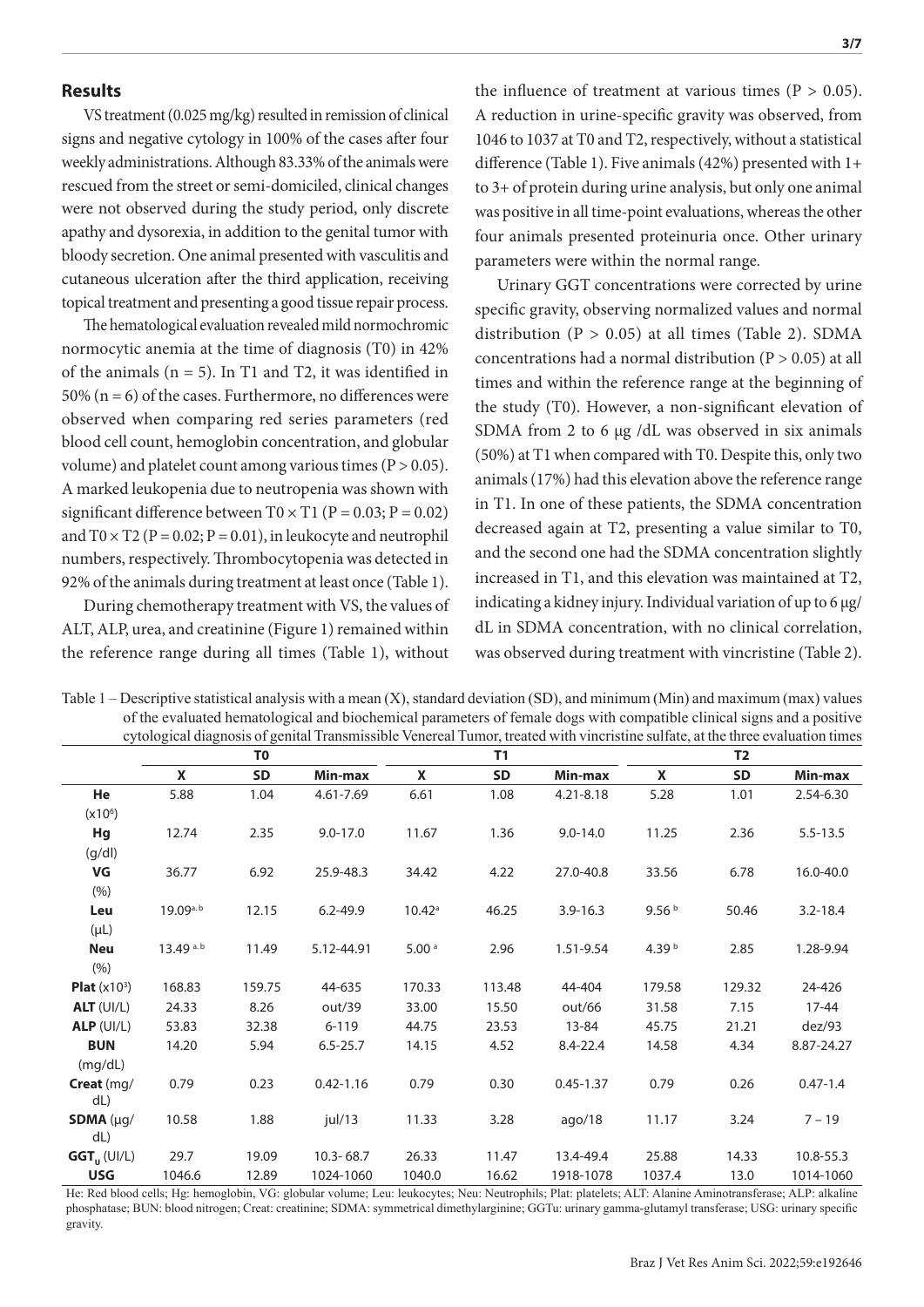

Figure 1 – Box-plot of creatinine concentrations and SDMA concentrations, maximum, minimum and mean representations, during vincristine sulfate treatment, of female dogs with compatible clinical signs and a positive cytological diagnosis of genital Transmissible Venereal Tumor, treated with vincristine sulfate, at the three evaluation times.

Table 2 – Serum creatinine, symmetric dimethylarginine (SDMA), and urinary GGT (GGTU) concentration of female dogs with compatible clinical signs and a positive cytological diagnosis of genital Transmissible Venereal Tumor, treated with vincristine sulfate, at the three assessment times

|                | Creatinine (mg/dL) |      |                | SDMA (µg/dL)   |    |                | $GGT_{\ldots}$ (UI/L) |      |           |
|----------------|--------------------|------|----------------|----------------|----|----------------|-----------------------|------|-----------|
|                | T <sub>0</sub>     | T1   | T <sub>2</sub> | T <sub>0</sub> | T1 | T <sub>2</sub> | T <sub>0</sub>        | T1   | <b>T2</b> |
|                | 0.98               | 0.55 | 0.61           | 9              | 13 | 11             | 21                    | 44.4 | 32.6      |
| 2              | 1.16               | 1.29 | 1.03           | 11             | 17 | 11             | 15.1                  | 16   | 13.5      |
| 3              | 0.72               | 1.37 | 1.4            | 7              | 9  | 7              | 23.6                  | 26.5 | 21.7      |
| 4              | 0.73               | 0.6  | 0.73           | 13             | 11 | 9              | 24.1                  | 25   | 19.3      |
| 5              | 1.08               | 1.05 | 0.92           | 11             | 9  | 14             | 19.6                  | 13.4 | 18        |
| 6              | 0.77               | 0.65 | 0.72           | 12             | 10 | 8              | 10.3                  | 17.1 | 10.8      |
| $\overline{ }$ | 0.5                | 0.7  | 0.55           | 8              | 9  | 10             | 46.7                  | 20.5 | 18.1      |
| 8              | 0.57               | 0.58 | 0.59           | 13             | 10 | 9              | 50.4                  | 30.8 | 39.7      |
| 9              | 0.69               | 0.65 | 0.75           | 12             | 18 | 19             | 13                    | 49.4 | 45.8      |
| 10             | 0.91               | 0.63 | 0.73           | 10             | 9  | 13             | 68.7                  | 33.5 | 55.3      |
| 11             | 0.42               | 0.45 | 0.47           | 11             | 13 | 13             | 50.4                  | 15.5 | 12        |
| 12             | 0.92               | 0.94 | 0.97           | 10             | 8  | 10             | 14.5                  | 23.9 | 23.8      |

Reference Value: Creatinine (0.5-1.6 mg / dL); SDMA (0-14 µg / dL); GGTu (14-92 UI/L).

No statistical difference was identified when comparing the mean concentrations of SDMA (Figure 1).

#### **Discussion**

In canine TVT, therapeutic success is usually achieved after 2–8 VS injections in over 90% of cases (Kanca et al., 2018) In this study, four weekly applications were sufficient to achieve 100% remission in all patients. At the beginning of the study (T0), mild anemia identified in 42% of the animals is usually observed in TVT cases. However, a regenerative hypochromic microcytic anemia related to hemorrhagic processes was expected (Priyadarshini et al., 2021). Differing from this, normocytic normochromic anemia was observed due to a chronic inflammatory disease influence, which may have been aggravated by nutritional deficiencies (Cardozo et al., 2013) since some patients were stray dogs. No anemic dogs

at T0 developed a progressive decrease in blood cell count at T1 and T2, and this hematologic alteration plus the leukopenia with marked neutropenia are characteristics frequently reported in VS treatment for canine TVT (Braz & Marinho, 2021; Hantrakul et al., 2014; Kanca et al., 2018; Kumar et al., 2018). Chemotherapy has no selectivity, affecting both neoplastic and healthy tissues, causing cytopenia and even myelosuppression, which tends to be transient and fast recovered (O'Keefe & Harris, 1990). Vincristine is used for short onset improvement in platelet count, with high-dose steroids successfully applied to idiopathic thrombocytopenic purpura, unresponsive to conventional treatment in humans (Reynolds et al., 2019). Otherwise, mild thrombocytopenia was detected in 92% of the animals during treatment at least once, and an alteration was noticed in other studies with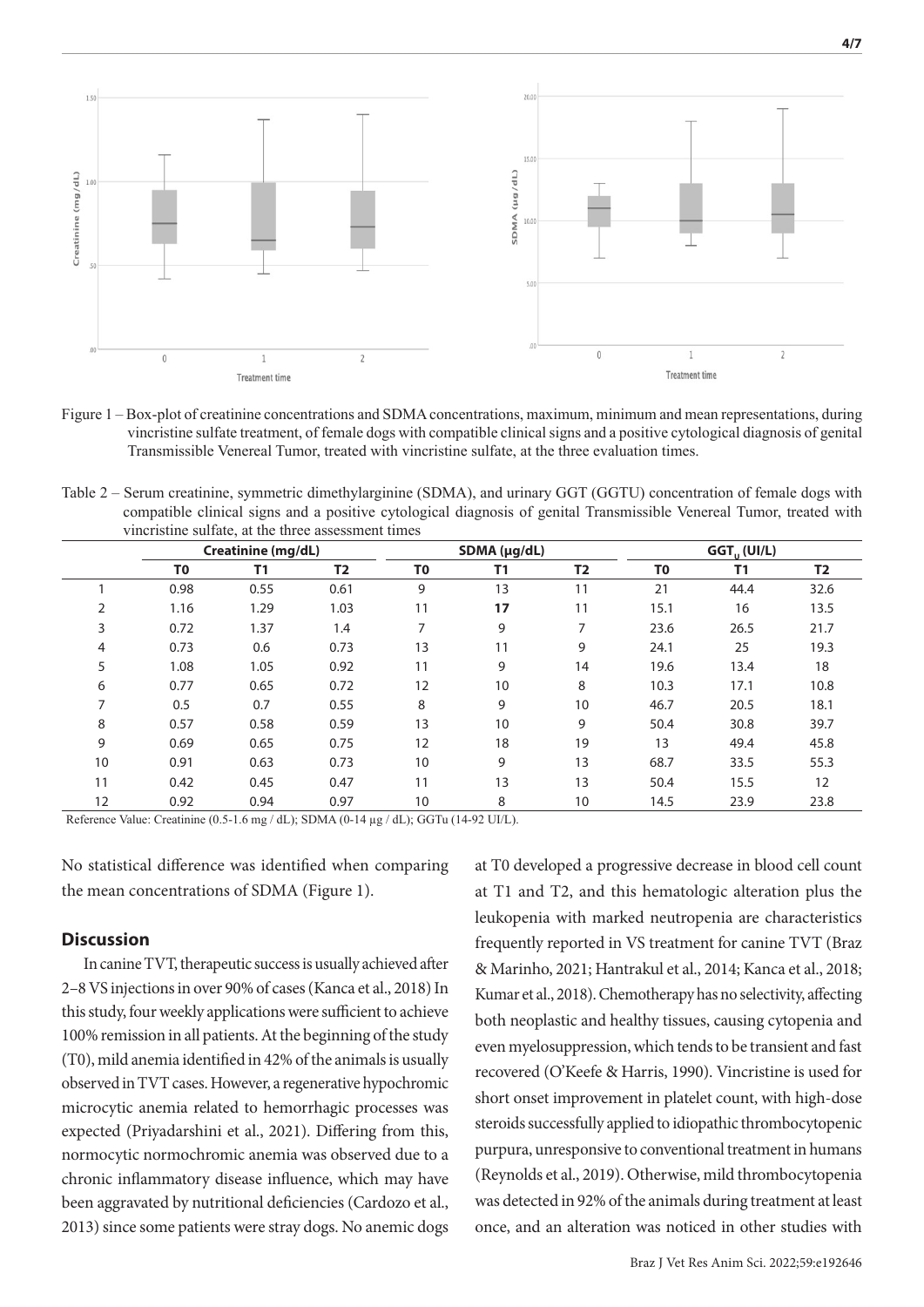vincristine therapy in TVT cases TVT (Hantrakul et al., 2014; Kanca et al., 2018; Kumar et al., 2018).

No significant changes in ALT and ALP concentrations were observed, indicating the absence of significant liver injury, corroborating with a study that only a transient increase in transaminases and rare hepatitis were reported after VS treatment (Grigorian & O'Brien, 2014). But in a similar study, a significant increase in liver enzymes was observed using the same drug, dose, interval, and species, with only a change in the duration of one more week (Kumar et al., 2018). Kidney injury was not identified by BUN and creatinine, whose concentrations remained within reference ranges at all times, indicating that in the case of a renal lesion, it cannot affect 75% of functional capacity. Otherwise, it would be detected if creatinine increased (Cianciolo et al., 2016). These results differ from those of Kumar et al., who identified a significant increase in urea and a slight increase in creatinine during chemotherapy of dogs with VS. Results from urine specific gravity tests present no significant gradual decrease over time (1046, 1040, and 1037), indicating a normal variation and ability to concentrate urine in 28 days.

Persistent proteinuria is an important sign of nephron disease. However, the discrete and intermittent proteinuria observed in this study could be related to preglomerular or post-glomerular causes, cardiovascular disease, tubular injury, and even early glomerular lesion $^8$  As urinary GGT enzymatic activity is commonly measured in urine to diagnose nephrotoxic-induced acute renal injury and tubular cell damage (Smee et al., 2016), concentrations within the normal range at different times indicate the brush border integrity of the proximal tubule (Crivellenti et al., 2014).

Measuring SDMA, all animals presented concentrations within the reference range at T0, indicating the absence of renal function impairment. However, during the treatment with vincristine, the individual SDMA concentration presented an oscillation of up to 6 µg/dL at various times, with 83.33% of the animals within the reference values; a higher value than the Kopke et al. (2018) study, where SDMA critical difference (CD) was determined to be 1.34 µg/dL in normal dogs. CD represents the difference between two measurements from the same patient, considering a random variation rather than a true individual biological change, and despite the variation, the averages did not change in the time comparison. SDMA concentration elevation above the reference was detected in two animals. One dog returned to normal SDMA value on the next evaluation time, similar to other animals that oscillated within the reference. This variation may be due to a renal compensatory mechanism, in which the kidney uses prostaglandins vasodilatory action on afferent arterioles, increasing renal perfusion, and improving blood flow from the cortex to nephrons in

the medullary region (Lucas et al., 2019). Another patient showed a significant increase in SDMA concentration over time, characterized by the presence of renal injury without creatinine increase or urine specific gravity reduction, in agreement with Abrams-Ogg et al. (2017), who observed an increase in SDMA concentration with normal creatinine levels in dogs with lymphoma treated with VS in combination with other chemotherapeutic agents.

Not all patients exposed to nephrotoxic chemotherapeutic agents develop kidney injury. One or more of these factors combine to increase the risk of kidney injury, and the presence of several factors enhances the risk of nephrotoxicity. Other factors, including innate drug toxicity, certain host characteristics, and renal handling of the drug should be considered, as they may predispose the individual to druginduced kidney injury (Piscitani et al., 2020). Complete remission of TVT was obtained with VS administered weekly in dogs with TVT for 28 days.

The results did not identify an alteration in renal function in serum creatinine or BUN, urine specific gravity, urinary GGT, and serum SDMA measurement in most cases. However, the progressive elevation of SDMA was detected in one patient, and it should be considered that a kidney injury might occur due to VS treatment. SDMA concentration seemed to be the earliest indication of kidney problems, although it suffered an oscillation within the reference range in treated dogs that require careful interpretation of the results.

# **Conclusion**

The use of vincristine sulfate in dogs with TVT, as a single agent, for 28 days, proved to be safe for renal function, without kidney injury or renal filtration alteration detectable in routine exams, urinary GGT, and serum SDMA measurement, in most bitches. However, individual factors must be considered, and an injury can occur observed only by raising the SDMA.

## **Conflict of Interest**

The authors declare that they have no conflict of interest.

#### **Ethics Statement**

Approval was obtained from the Ethics and Animal Experimentation Committee of the University Federal of Alagoas (nº 63/2017).

#### **Acknowledgements**

Idexx- Brazil and Centrovet- Centro de Diagnóstico Veterinário for laboratorial analysis support. CAPES, Coordination for the Improvement of Higher Education Personnel for scholarship funding.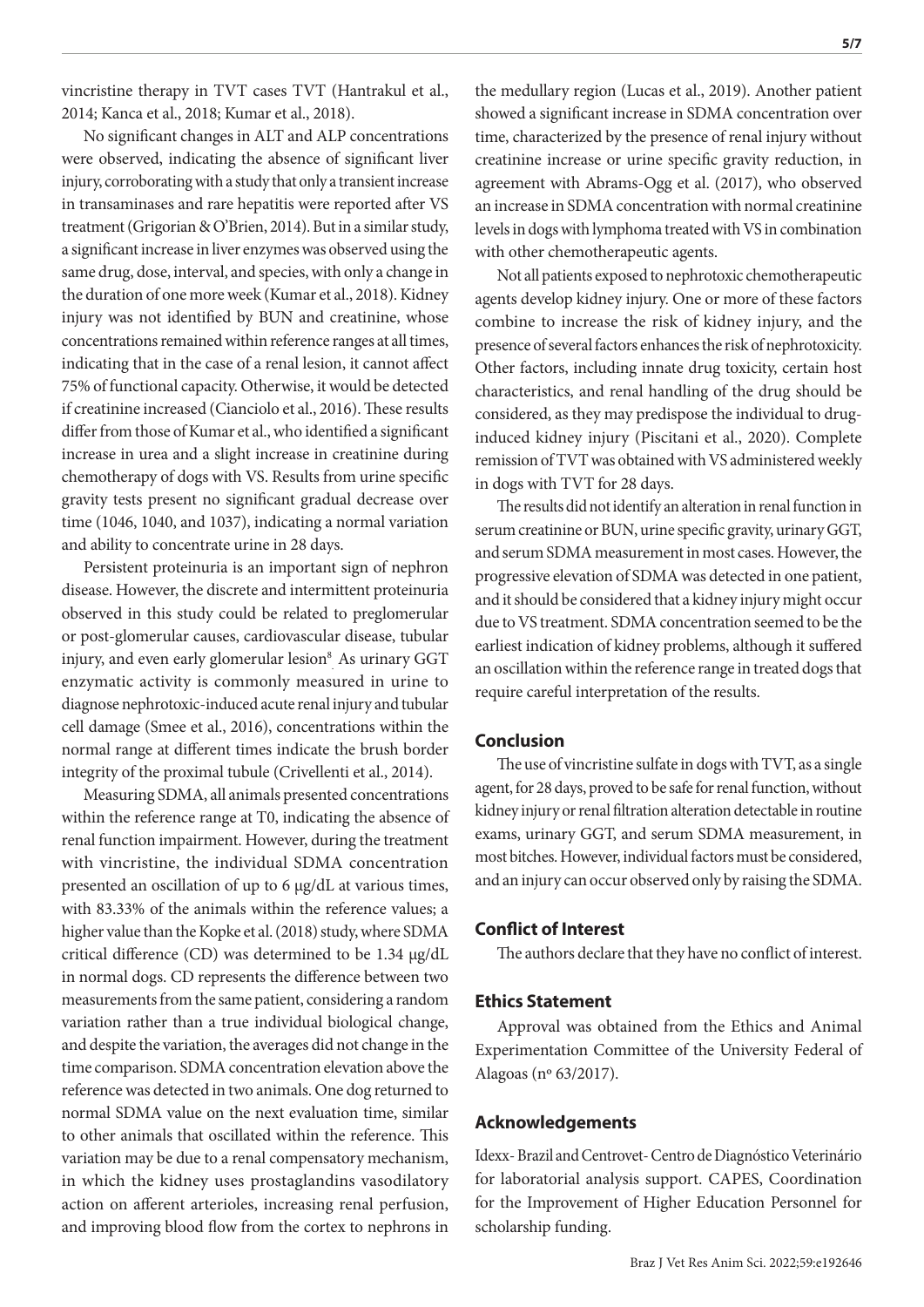# **References**

Abrams-Ogg A, Rutland B, Levis P, Sabine V, Majeed A, Bienzle D, Linden AZ, Richardson D, Mutsaers A, Woods P. Lymphoma and symmetric dimethylarginine concentration in dogs: a preliminary study. J Vet Intern Med. 2017;31(5):1584-5.

Braz PH, Marinho CP. Comparison between hematological and biochemical changes caused by conventional and metronomic chemotherapies in the treatment of canine transmissible venereal tumor. Pesq Vet Bras. 2021;41:e06575. http://dx.doi.org/10.1590/1678-5150-pvb-6575.

Cardozo RM, Reis R, Barbosa MJB, Alcalá COR, Assis MF. Avaliação hematológica em cães errantes da região urbana de Maringá-PR. Pubvet. 2013;7(26):1-8. [http://](http://dx.doi.org/10.22256/pubvet.v7n26.1645) [dx.doi.org/10.22256/pubvet.v7n26.1645](http://dx.doi.org/10.22256/pubvet.v7n26.1645).

Cianciolo R, Hokamp J, Nabity M. Advances in the evaluation of canine renal disease. Vet J. 2016;215:21-9. [http://dx.doi.](http://dx.doi.org/10.1016/j.tvjl.2016.04.012. PMid:27198066) [org/10.1016/j.tvjl.2016.04.012. PMid:27198066](http://dx.doi.org/10.1016/j.tvjl.2016.04.012. PMid:27198066).

Crivellenti LZ, Mesa JS, Meirelles AÉ, Borin Crivellenti S, Mireya EG, Canola JC, Hatayde MR, Santana AE, Dantas M, Silva GE. False positivity of gamma-glutamyl transpeptidase measurement in urine. Ren Fail. 2014;36(4):581-4. [http://](http://dx.doi.org/10.3109/0886022X.2014.880325. PMid:24456228) [dx.doi.org/10.3109/0886022X.2014.880325. PMid:24456228.](http://dx.doi.org/10.3109/0886022X.2014.880325. PMid:24456228)

Furini AAC, Guimarães PM, Silva FS, Lopes MASM, Castro KF, Atique TSC, Netto HA. Estudo da variação neutropênica pelo sulfato de vincristina em cães com TVT tratados em um hospital veterinário do noroeste paulista, Umuarama. Arquivos Ciênc Vet Zool. 2014;17(1):5-9.

Ganguly B, Das U, Das AK. Canine transmissible venereal tumour: a review. Vet Comp Oncol. 2016;14(1):1-12. [http://](http://dx.doi.org/10.1111/vco.12060) [dx.doi.org/10.1111/vco.12060.](http://dx.doi.org/10.1111/vco.12060) PMid:23981098.

Grigorian A, O'Brien CB. Hepatotoxicity secondary to chemotherapy. J Clin Transl Hepatol. 2014;2(2):95-102. PMid:26357620.

Hall JA, Yerramilli M, Obare E, Yerramilli M, Jewell DE. Comparison of serum concentrations of symmetric dimethylarginine and creatinine as kidney function biomarkers in cats with chronic kidney disease. J Vet Intern Med. 2014;28(6):1676-83. [http://dx.doi.org/10.1111/](http://dx.doi.org/10.1111/jvim.12445. PMid:25231385) [jvim.12445. PMid:25231385.](http://dx.doi.org/10.1111/jvim.12445. PMid:25231385)

Hantrakul S, Klangkaew N, Kunakornsawat S, Tansatit T, Poapolathep A, Kumagai S, Poapolathep S. Clinical

pharmacokinetics and effects of vincristine sulfate in dogs with transmissible venereal tumor (TVT). J Vet Med Sci. 2014;76(12):1549-53. [http://dx.doi.org/10.1292/jvms.14-](http://dx.doi.org/10.1292/jvms.14-0180) [0180](http://dx.doi.org/10.1292/jvms.14-0180). PMid:25649934.

Kanca H, Tez G, Bal K, Ozen D, Alcigir E, Atalay Vural S. Intratumoral recombinant human interferon alpha-2a and vincristine combination therapy in canine transmissible venereal tumour. Vet Med Sci. 2018;4(4):364-72. [http://](http://dx.doi.org/10.1002/vms3.119) [dx.doi.org/10.1002/vms3.119](http://dx.doi.org/10.1002/vms3.119). PMid:30117719[.](https://www.ncbi.nlm.nih.gov/entrez/query.fcgi?cmd=Retrieve&db=PubMed&list_uids=30117719&dopt=Abstract)

Kopke MA, Burchell RK, Ruaux CG, Burton SE, Lopez-Villalobos N, Gal A. Variability of symmetric dimethylarginine in apparently healthy dogs. J Vet Intern Med. 2018;32(2):736- 42. http://dx.doi.org/10.1111/jvim.15050. PMid:29469955.

Kumar VVVA, Kumari KN, Kumar KS, Kumar VG, Lakshman M. Effect of Vincristine chemotherapy in TVT affected dogs. The Pharma Innovation Journal. 2018;7(4):163-6.

López-Gómez L, Díaz-Ruano S, Girón R, López-Pérez AE, Vera G, Herradón Pliego E, López-Miranda V, Nurgali K, Martín-Fontelles MI, Uranga JA, Abalo R. Preclinical evaluation of the effects on the gastrointestinal tract of the antineoplastic drug vincristine repeatedly administered to rats. Neurogastroenterol Motil. 2018;30(11):e13399. [http://](http://dx.doi.org/10.1111/nmo.13399) [dx.doi.org/10.1111/nmo.13399.](http://dx.doi.org/10.1111/nmo.13399) PMid:29971865.

Lucas GNC, Leitão ACC, Alencar RL, Xavier RMF, Daher EF, Silva GBD Jr. Pathophysiological aspects of nephropathy caused by non-steroidal anti-inflammatory drugs. J Bras Nefrol. 2019;41(1):124-30. [http://dx.doi.org/10.1590/2175-](http://dx.doi.org/10.1590/2175-8239-jbn-2018-0107) [8239-jbn-2018-0107.](http://dx.doi.org/10.1590/2175-8239-jbn-2018-0107) PMid:30281062.

Nabity MB, Lees GE, Boggess MM, Yerramilli M, Obare E, Yerramilli M, Rakitin A, Aguiar J, Relford R. Symmetric dimethylarginine assay validation, stability, and evaluation as a marker for the early detection of chronic kidney disease in dogs. J Vet Intern Med. 2015;29(4):1036-44. [http://dx.doi.](http://dx.doi.org/10.1111/jvim.12835) [org/10.1111/jvim.12835](http://dx.doi.org/10.1111/jvim.12835). PMid:26079532.

O'Keefe DA, Harris CL. Toxicology of oncologic drugs. Vet Clin North Am Small Anim Pract. 1990;20(2):483- 504. http://dx.doi.org/10.1016/S0195-5616(90)50040-6. PMid:2180191.

Perondi F, Lippi I, Ceccherini G, Marchetti V, Guidi G. Evaluation of urinary γ-glutamyl transferase and serum creatinine in non-azotaemic hospitalised dogs. Vet Rec.